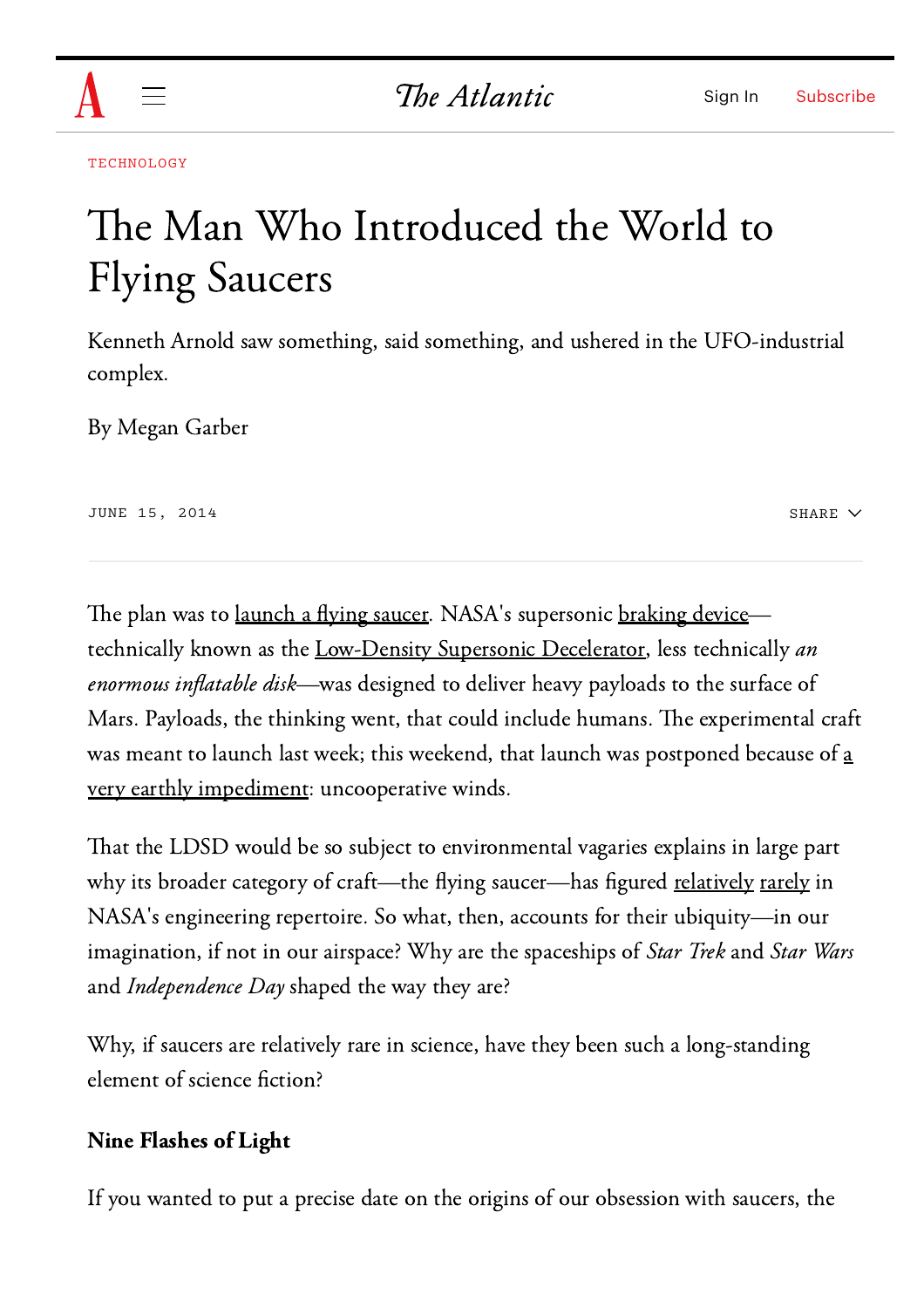most-cited contender is June 24, 1947. That was the day that Kenneth Arnold, an amateur pilot from Idaho, was flying his little plane, a [CallAir](http://en.wikipedia.org/wiki/CallAir_A-2) A-2, over Mineral, Washington. The skies were clear; there was a light breeze. Arnold, who was en route to an air show in Oregon, was doing a little exploring on the side, near Mount Rainer: A Marine Corps [C-46](http://en.wikipedia.org/wiki/C-46_Commando) transport airplane had gone down in the area recently, and there was a \$5,000 reward for the person who found the wreckage.

Suddenly, as Arnold would later recall, he saw a bright light—just a flash, like a glint of sun as it hits a mirror when the glass is angled just so. It had a blue-ish tinge. At first, he thought the light must have been coming from another plane; when he looked around, though, all he could see was a [DC-4.](http://en.wikipedia.org/wiki/Douglas_DC-4) It seemed to be flying about 15 miles away from him. It was not flashing.

And then the lights came again—this time, in a series. Nine flashes, in rapid succession.

What did Arnold see that day? Or, more to the point, what would he say that he'd seen? As Ted Bloecher writes in his *[Report](http://web.archive.org/web/20080413203646/http://www.mimufon.org/historical_folders/nicap_pages/ReportOnWaveOf1947.pdf)* on the UFO Wave of [1947,](http://web.archive.org/web/20080413203646/http://www.mimufon.org/historical_folders/nicap_pages/ReportOnWaveOf1947.pdf) released in 1967, Arnold would later describe the airborne obiects as flying in "a diagonally stepped-down, echelon [formation,](http://en.wikipedia.org/wiki/Echelon_formation)" the entire assemblage "stretched out over a distance that he later calculated to be five miles." The objects seemed to be flying on a single, horizontal plane, but they also weaved from side to side, occasionally 몭ipping and banking—darting around, Arnold would say, like "the tail of a Chinese kite." They moved in unison, Arnold said. They didn't seem to be piloted, he said. Once Arnold realized the

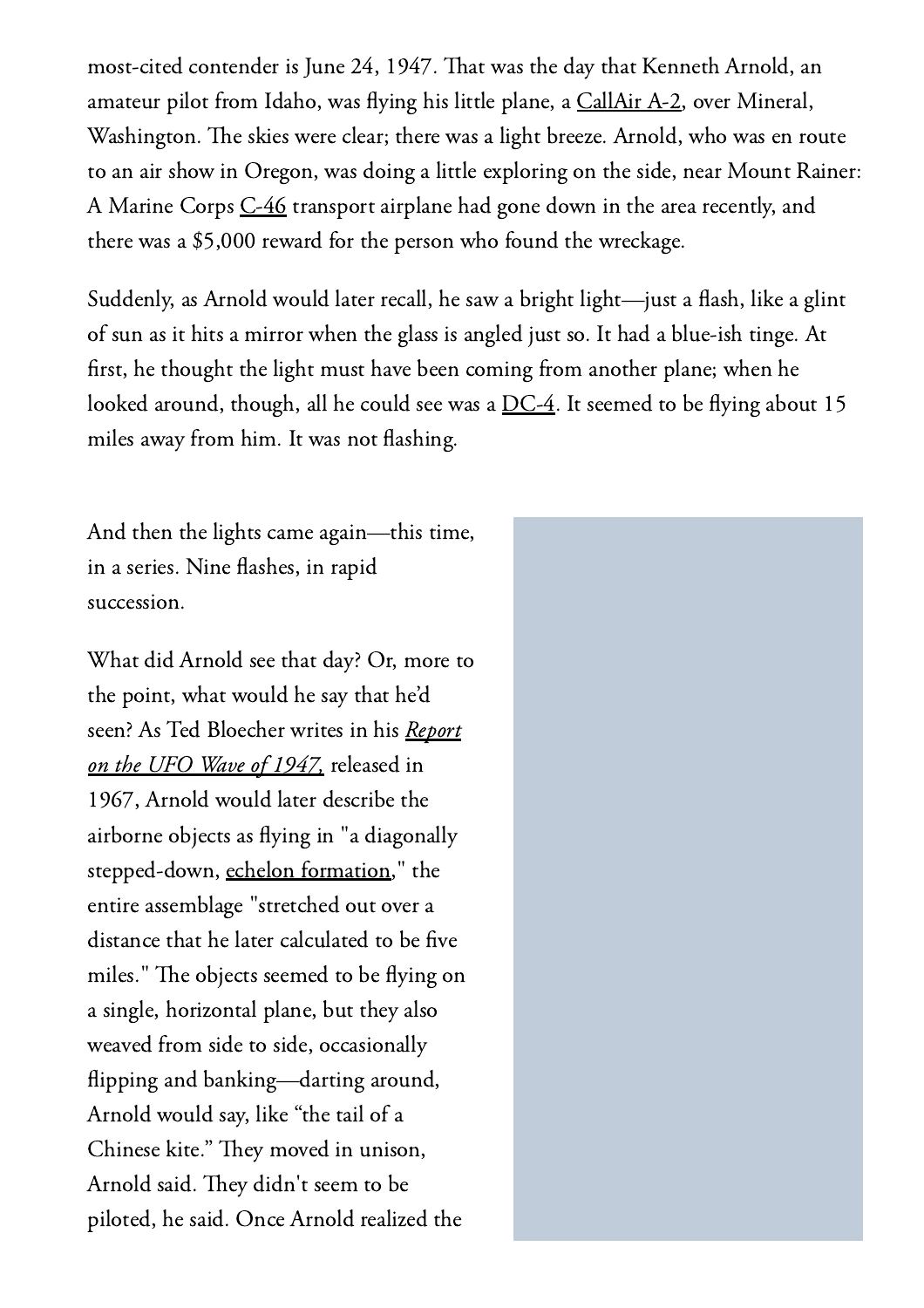objects were not, in fact, commercial jets or, as he'd also thought for a moment, a skein of geese—he figured he was witnessing the testing of military aircraft.

If so, though, the objects would be very advanced aircraft. Arnold, still trying to figure out what he was looking at as he



Wikimedia Commons

flew over Mount Rainier, decided to focus on the vehicles' speed. He calculated the time it took the objects to travel between Mount Rainer and Mount Adams, a distance of about 50 miles: a minute and 42 seconds. Which was a rough approximation—but which would also mean that the objects were traveling at a rate, rough-approximation-wise, of 1,700 miles per hour. Which would mean that they were traveling around three times faster than any aircraft was capable of at the time. The formation of flying objects was flying, actually, more than twice the speed of sound. Chuck Yaeger wouldn't make his [supersonic](http://en.wikipedia.org/wiki/Sound_barrier#Breaking_the_sound_barrier) flight—the one generally acknowledged to be the first—until later that year, in October.

## Flying Objects, Unidentified

Arnold wasn't sure what he'd seen; the flying objects he'd go on to describe remained, in the most literal sense, unidentified. What he did know was that the sighting gave him, he [would](http://darrenchannel.blogspot.com/2010/06/there-are-few-vantage-points-in-world.html) later say, an "eerie feeling."

An hour later—around 4 p.m. local time—Arnold landed his plane at the air strip in Yakima, Washington. He was a frequent visitor there, and told the staff, friends of his, about the strange objects he'd seen. The story, as you'd expect, spread quickly throughout the small-town airfield. And then, Arnold went about his planned trip: Refueling, he proceeded on to an air show in Pendleton, Oregon. What he didn't know, however, was that, after he left, one of the guys from Yakima had called someone in Pendleton, spreading the news of the sighting outside of Washington.

And then reporters, as reporters are apt to do, got wind of the story. On June 25, Arnold ended up at the offices of the *East Oregonian*, a Pendleton newspaper. He told reporters about his sighting. He emphasized the "unidentified" as much as the "flying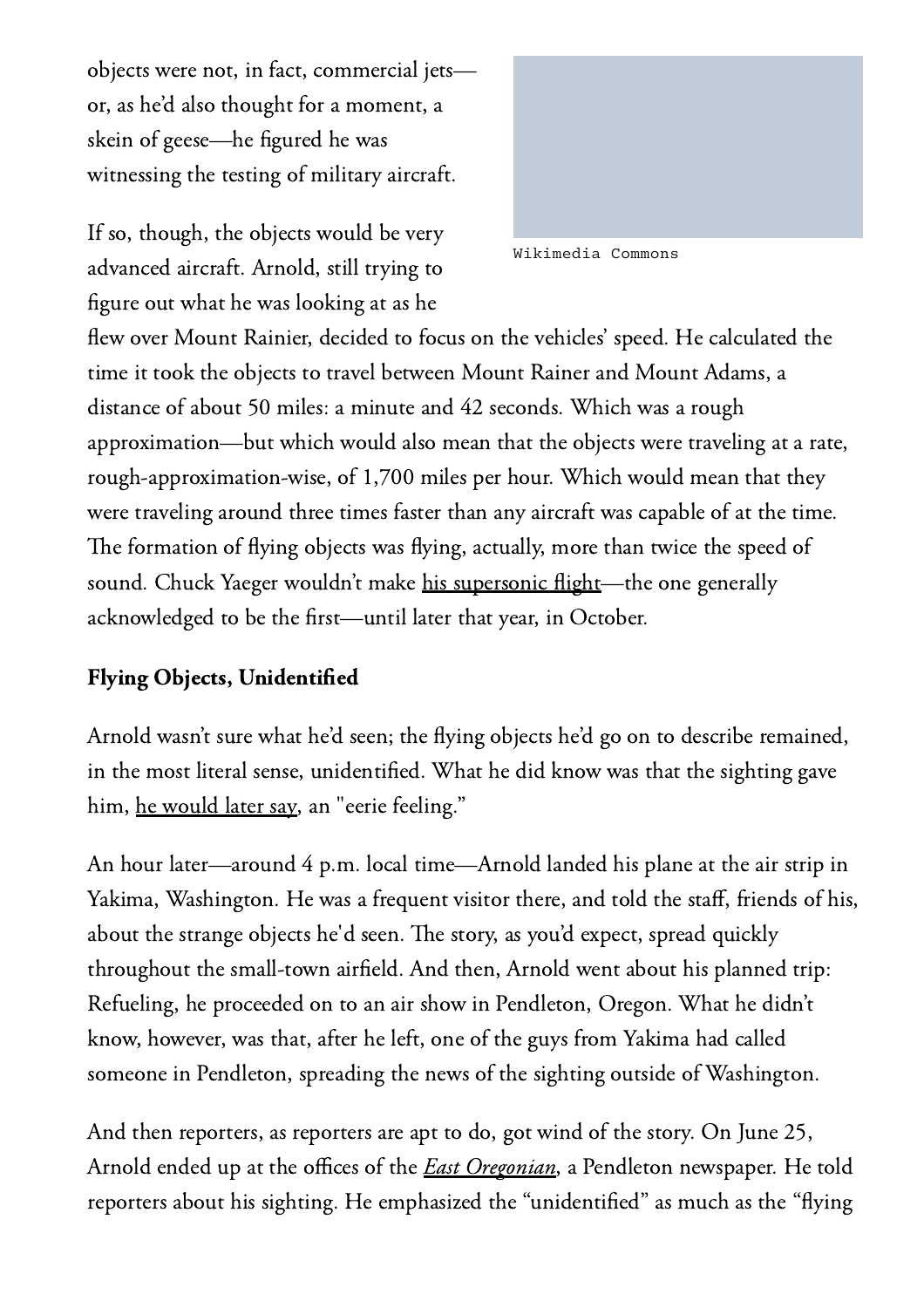obiects." He described their movements, saving that they flew "like a saucer if you skip it across the water."

The reporters seem to have believed him. As the historian Mike Dash [explains,](http://books.google.com/books/about/Borderlands.html?id=rmONkQEACAAJ)

Arnold had the makings of a reliable witness. He was a respected businessman and experienced pilot ... and seemed to be neither exaggerating what he had seen, nor adding sensational details to his report. He also gave the impression of being a careful observer.... These details impressed the newspapermen who interviewed him and lent credibility to his report.

But what happened next—the precise manner in which flying saucers, as a concept, transferred from the mind of Kenneth Arnold to that of the nation—remains unclear. We know that Arnold had mentioned saucers in his discussions with reporters; but was he being literal, or metaphorical? Stories of the time credit Arnold with using the terms "saucer," "disk," and "pie-pan" in his description of the objects he'd seen.

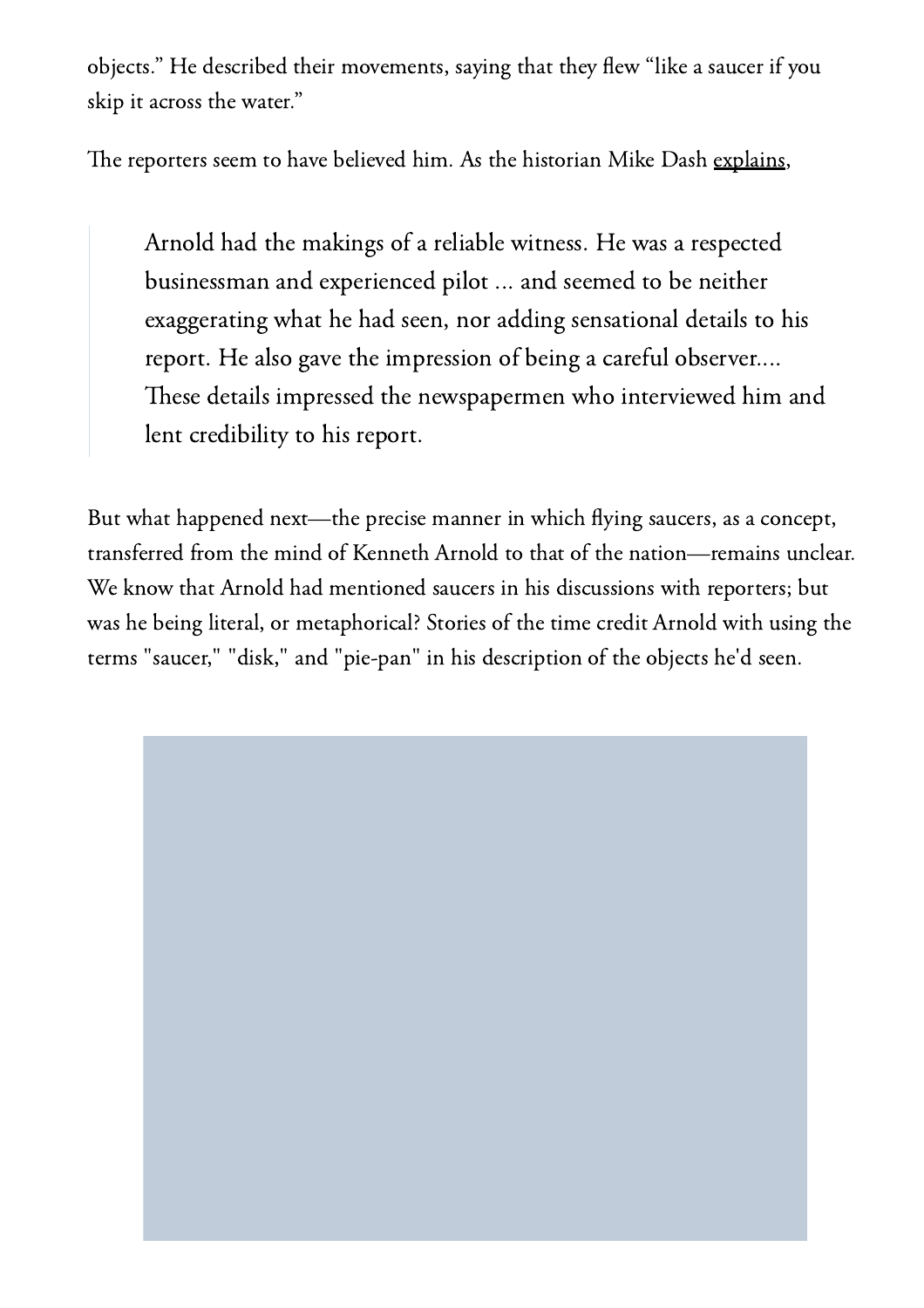

Wikimedia Commons

Arnold himself, however, would say that he was misquoted—or, at least, taken out of context. [Some](http://blog.chron.com/sciguy/2011/06/the-curious-tale-of-a-journalist-who-helped-spawn-the-ufo-industry/) argue that the entire idea of a flying saucer was based on a reporter's misunderstanding of Arnold's "like a saucer" description as describing a saucer itself —[making](http://blog.chron.com/sciguy/2011/06/the-curious-tale-of-a-journalist-who-helped-spawn-the-ufo-industry/) it "one of the most significant reporter misquotes in history." A 1970 study reviewing U.S. newspaper accounts of the Arnold UFO sighting concluded that the term had been introduced by an editor or headline writer, since the bodies of the early Arnold news stories didn't mention "flying saucers" or "flying discs."

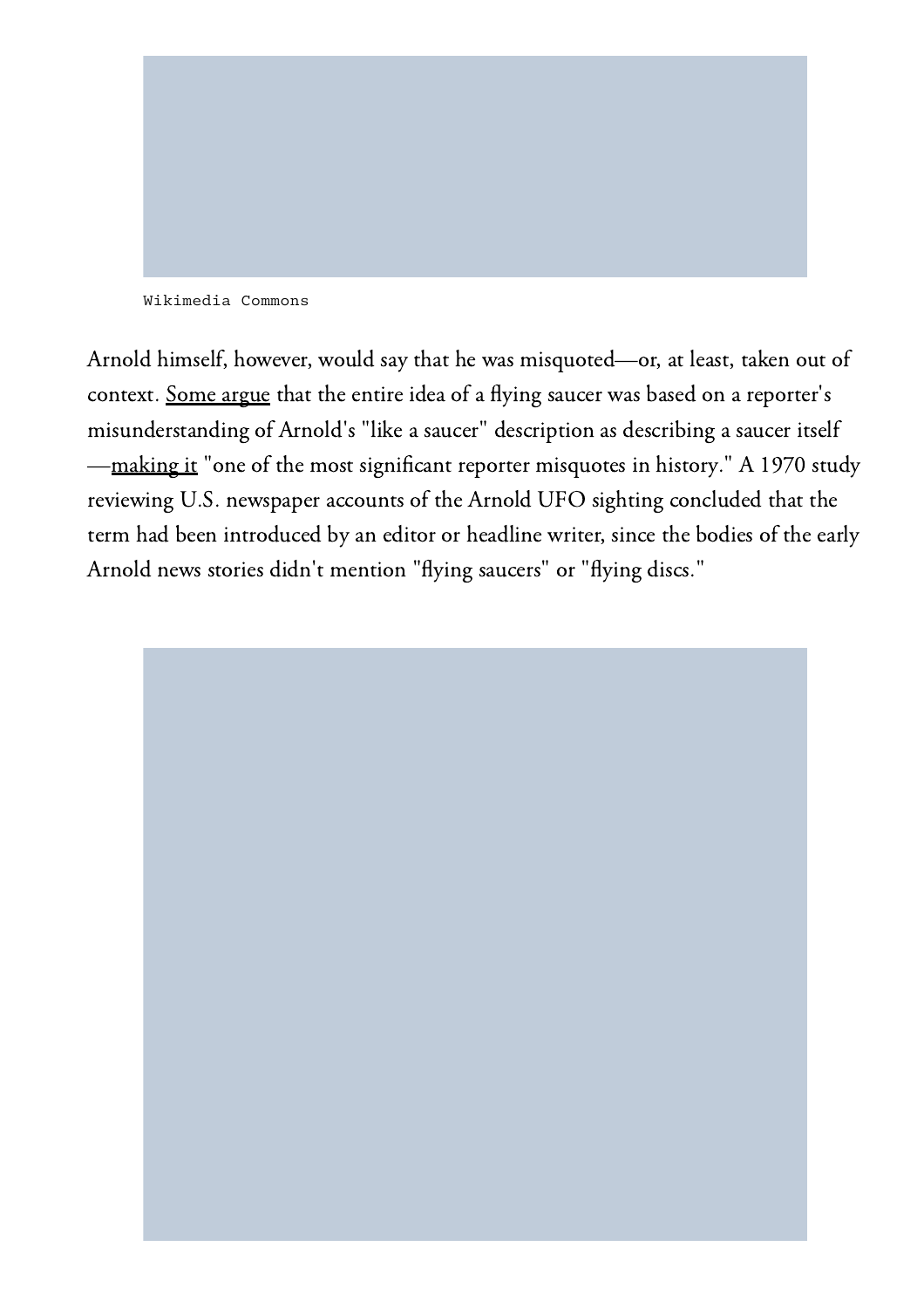

Arnold would corroborate this. In a 1950 [interview](http://www.project1947.com/fig/kamurrow.htm) with Edward R. Murrow, he discussed the interviews he'd given to military intelligence officers about what he'd seen. Murrow noted that the officials had doubted the accuracy of some of Arnold's descriptions of that sighting; Arnold blamed some of that on the media.

From the [transcript:](http://www.project1947.com/fig/kamurrow.htm)

MURROW: On three different occasions, Mr. Arnold was questioned by military intelligence. They expressed doubt as to the accuracy of some of his reported observations.

ARNOLD: That's right. Now of course some of the reports they did take from newspapers which did not quote me properly. Now, when I told the press, they misquoted me, and in the excitement of it all, one newspaper and another on got it as ensnarled up that nobody knew just exactly what they were talking about, I guess.

MURROW: Here's how the name "flying saucer" was born.

ARNOLD: These objects more or less fluttered like they were, oh, I'd say, boats on very rough water or very rough air of some type, and when I described how they flew. I said that they flew like they take a saucer and throw it across the water. Most of the newspapers misunderstood and misquoted that too. They said that I said that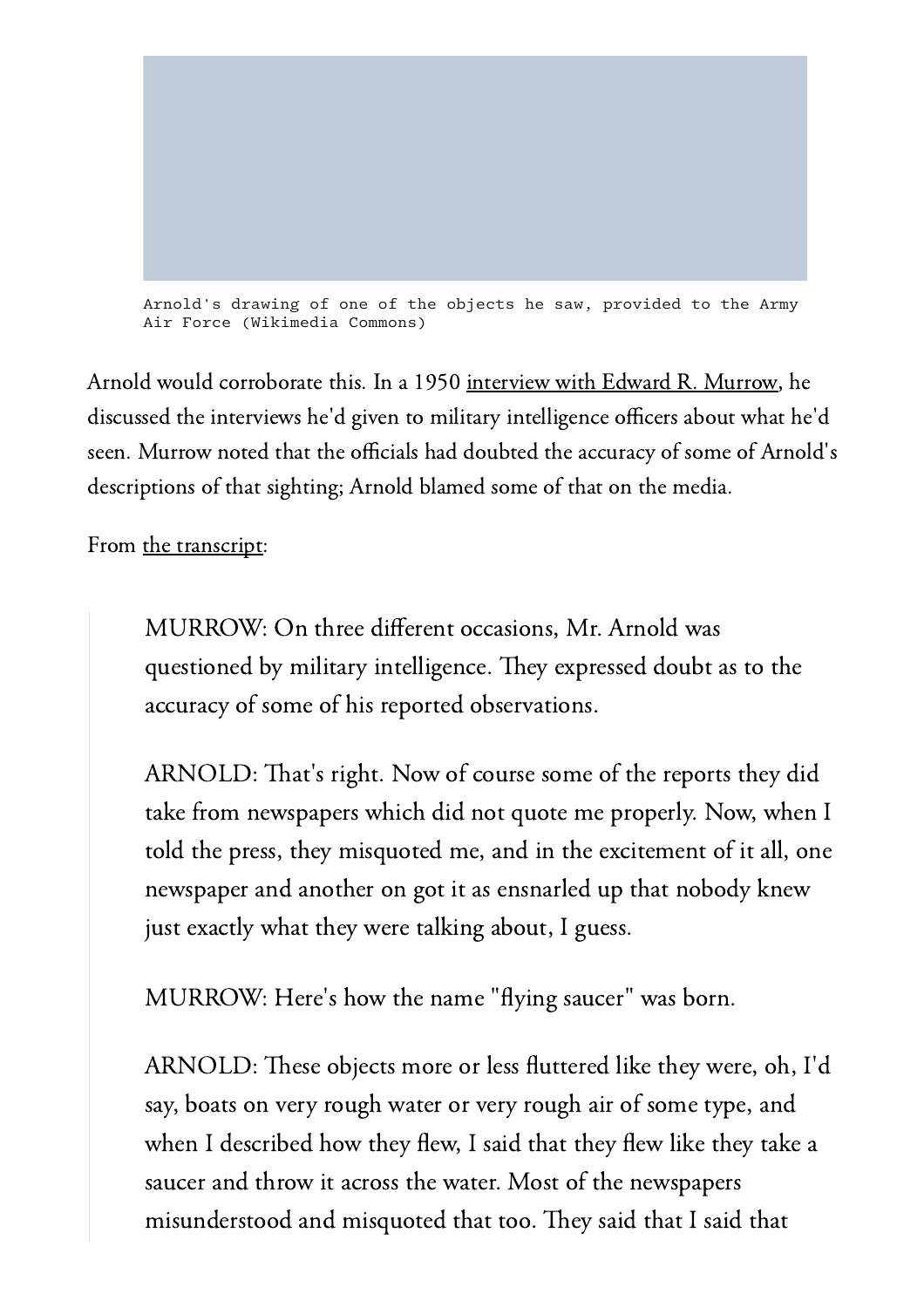they were saucer-like; I said that they flew in a saucer-like fashion.

MURROW: That was an historic misquote. While Mr. Arnold's original explanation has been forgotten, the term "flying saucer" has become a household word.

Was it a "historical misquote," or the second thoughts of reluctant source? (Just after the sighting, on June 27, Arnold would tell reporters that "I haven't had a moment of peace since I first told the story.") More than a half century later, it's even more difficult than it was back then to determine the lines between phantom and fact. The first draft of history can be a rough one.

## Earth vs. the Flying Saucers

What *is* clear, in retrospect, is that, starting on June 26, the flying saucer—as an idea, if not an object—was introduced to Americans. Newspapers began using the terms "flying saucer" and "flying disk" (occasionally: "flying disc") to describe the objects Arnold had seen. And the concept spread; once the idea had been planted in people's minds, they, too, began seeing saucers. Or, perhaps: "seeing" them. On July 4, a United Airlines crew reported seeing another collection of nine disk-like objects in the skies over Idaho. Bloecher, in his 1967 paper, collected reports of 853 flying disc sightings in 1947 alone—gathered from 140 newspapers from nearly every U.S. state and Canada. "After the reports," the *Houston Chronicle* [recently](http://blog.chron.com/sciguy/2011/06/the-curious-tale-of-a-journalist-who-helped-spawn-the-ufo-industry/) noted, "people everywhere were scanning the skies for flying the saucers. And when enough people look for something, some people will think they see something. Reports of flying saucers started coming in from all over."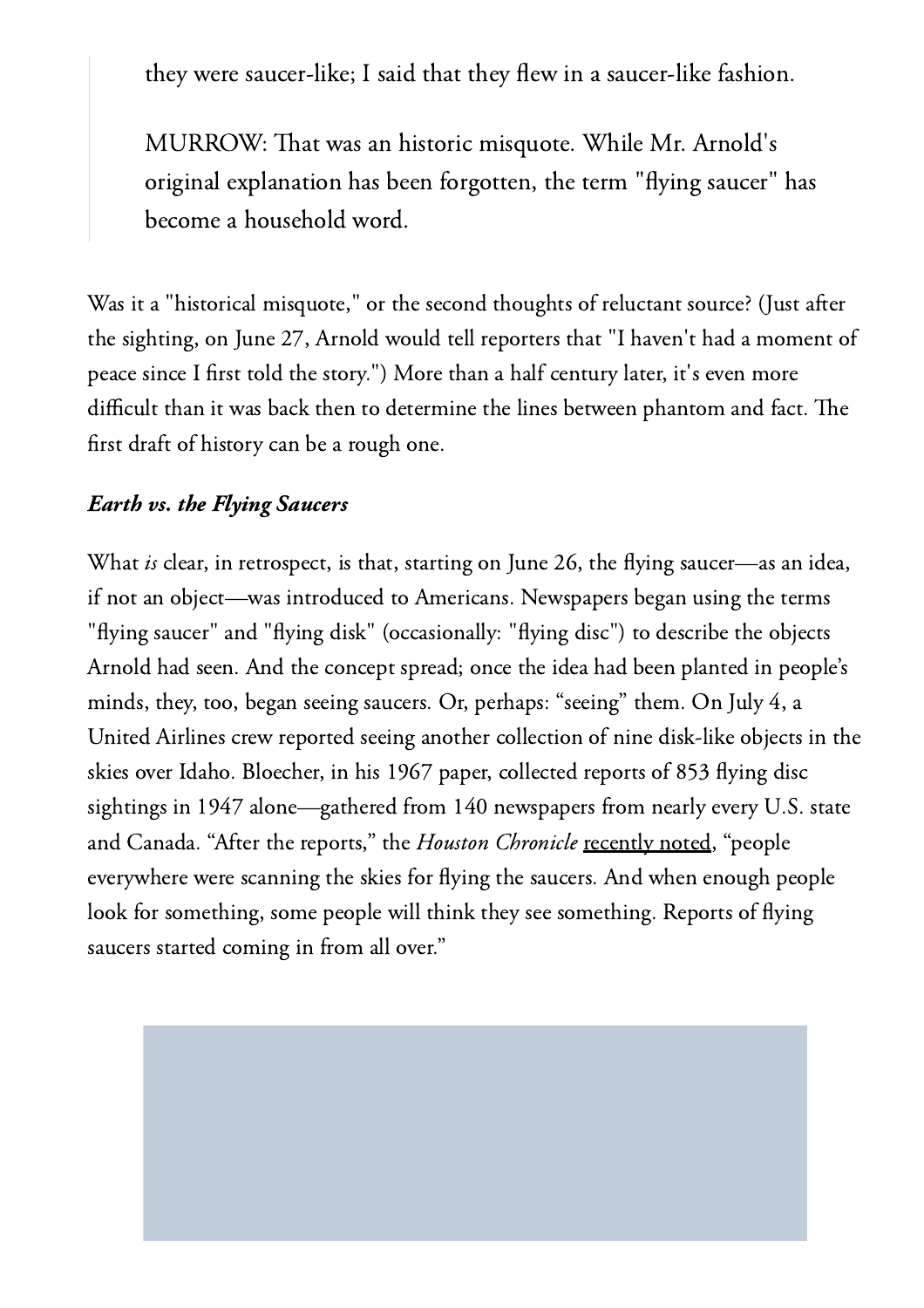

A selection of saucer-related comic book covers (Google Images)

Will Smith may not have been born in 1947; nonetheless, that year, the Will [Smith](http://www.theguardian.com/news/datablog/2009/aug/18/ufo-sightings-british-will-smith) [effect](http://www.theguardian.com/news/datablog/2009/aug/18/ufo-sightings-british-will-smith) was alive and well.

And it would remain vital in the years to come. Over the next decade, flying saucers would become a ubiquitous feature of popular culture, starring—with tones of both wond[e](http://en.wikipedia.org/wiki/The_Flying_Saucer)r and fear—in comic books and TV shows and movies. There was 1950's *The* Flying [Saucer](http://en.wikipedia.org/wiki/The_Flying_Saucer). And [Flying](http://en.wikipedia.org/wiki/Flying_Disc_Man_from_Mars) Disc Man from Mars. 1956 brought Earth vs. the [Flying](http://http//en.wikipedia.org/wiki/Earth_vs._the_Flying_Saucers) [Saucers.](http://http//en.wikipedia.org/wiki/Earth_vs._the_Flying_Saucers) And 1957 brought Invasion of the [Saucer-Men](http://en.wikipedia.org/wiki/Invasion_of_the_Saucer_Men).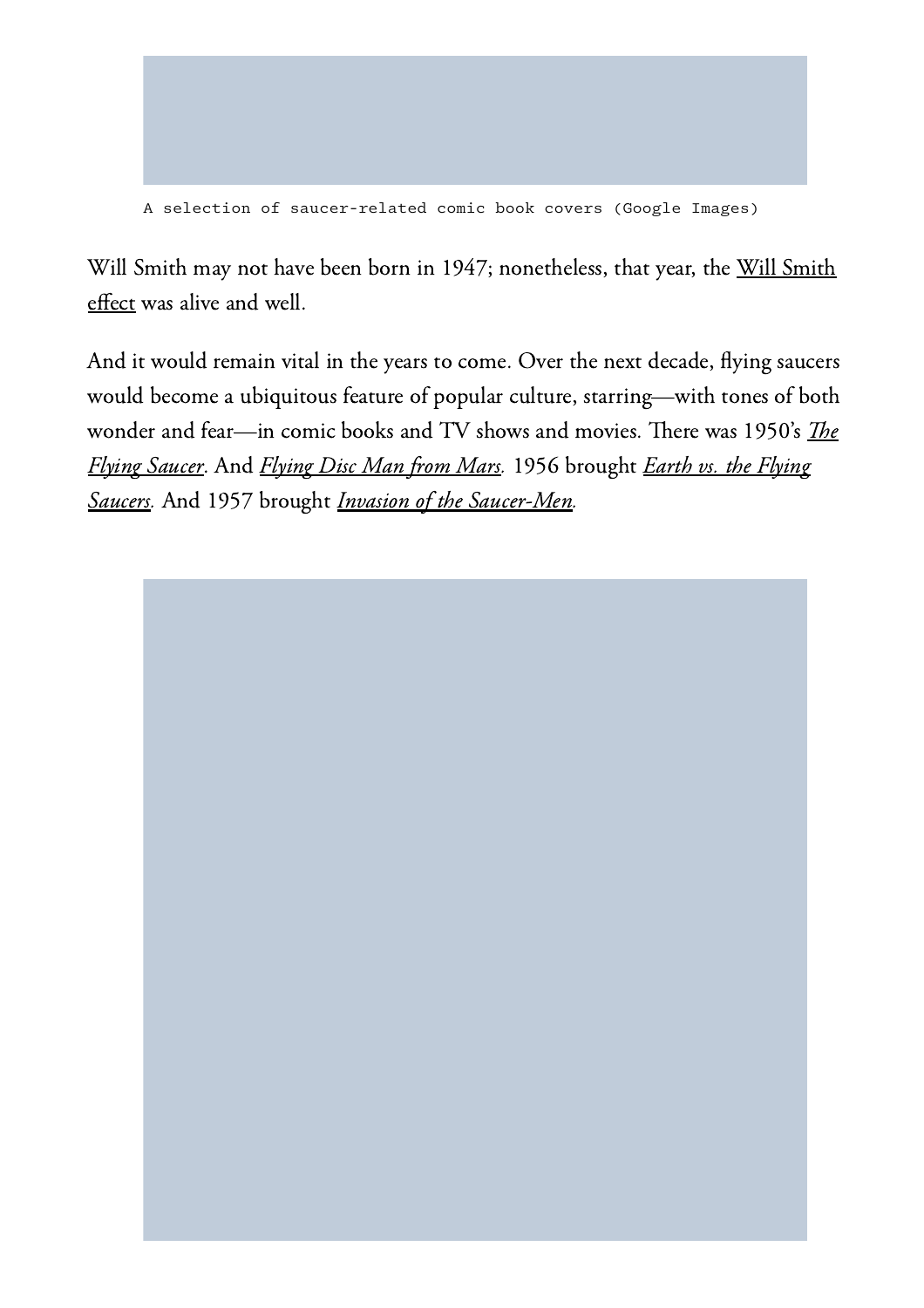Images from the Tulsa Daily World, in the July 13, 1947 edition of the paper (Wikimedia Commons)

The concept was born into a culture, some have argued, that was primed for the obsession. June 24, 1947 marked not merely the origin of the flying saucer; it also, in some sense, marked the beginning of the ET-industrial complex. "At that time there was still some thought that Mars or perhaps Venus might have a habitable surface," Robert [Sheaffer,](http://en.wikipedia.org/wiki/Robert_Sheaffer) an author of UFO-related books, told the blog *Life's Little Mysteries*. "People thought these [UFOs](http://en.wikipedia.org/wiki/Unidentified_flying_object) were Martians who had come to keep an eve on us now that we had nuclear weapons."

Arnold himself, who at first emphasized that he figured the objects were military vehicles, would become one of those people. Speaking with Murrow for that 1950 broadcast, the pilot discussed the fact that, as he told it, he had had three more sightings of nine mysterious spacecraft. Murrow asked him what he made of those sighings. [Arnold](http://www.project1947.com/fig/kamurrow.htm) replied:

I more or less have reserved an opinion as to what I think. Naturally, being a natural-born American, if it's not made by our science or our Army Air Forces, I am inclined to believe it's of an extra-terrestrial origin.

Others, of course, were inclined to believe the same. On July 8, 1947—two weeks after the world was introduced to the concept of the "flying saucer"—Roger Ramey, the [Commanding](http://en.wikipedia.org/wiki/Commanding_General) General of the [Eighth](http://en.wikipedia.org/wiki/Eighth_Air_Force) Air Force, issued a statement informing the public that the personnel on an Army airfield in New Mexico had recovered the wreckage of an experimental military [weather](http://en.wikipedia.org/wiki/Weather_balloon) balloon that had crashed in the area. He released that statement because another press release had gone out earlier that day: one informing the world that personnel from the field's 509th [Operations](http://en.wikipedia.org/wiki/509th_Operations_Group) Group had recovered a craft that had crashed on a ranch in the area.